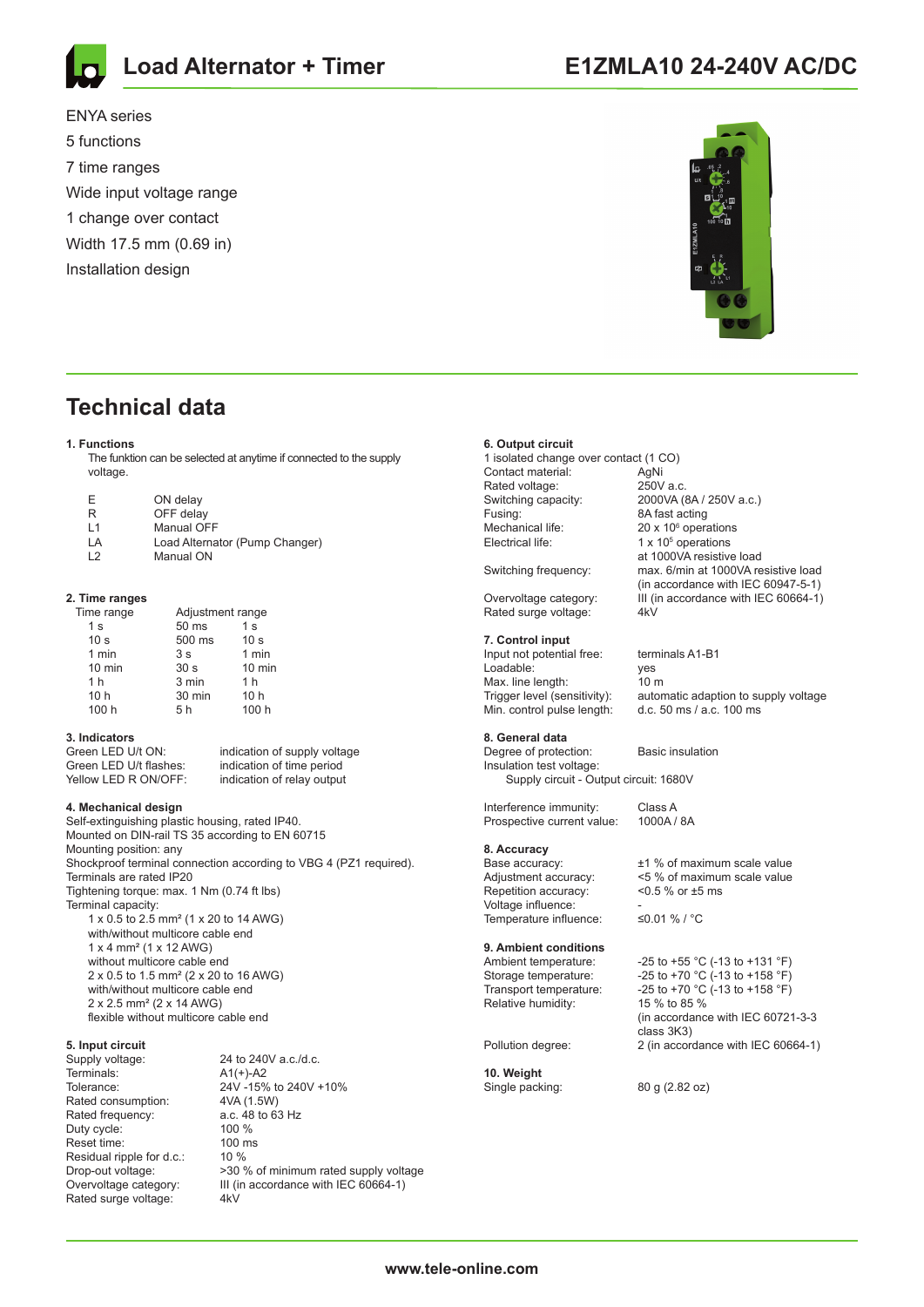# **E1ZMLA10 24-240V AC/DC**

# **Functions**

### **Load Alternator - Pump Changer (LA)**

In this mode, every falling edge toggles the output relay R (flip-flop) from L1 to L2 or L2 to L1 whatever position is defined by the previous status. On Power-Up the relay R stays in off condition until the first falling edge is detected on S Terminal B1.

To ensure a safe and optimal function, please turn both timing controllers on the front to the most left position (CCW), which equals 50 msec.

In this operation mode, a minimum delay/de-bump time of 50 msec is applied from the falling edge of the control input until relay R is changing its state.

Is a longer delay time as 50 msec is set, a short pulse on the "S" input resets the times. The timer is restarted with the next falling edge signal on "S" input again. If you wish to apply longer delay times, set the according time selectors to the required values or contact your application engineer.



### **Manual OFF (L1)**

If the function selector indicates function L1, the output relay R remains in the off-position. If you switch from LA to L1 the relay switches into off-position independent of the status of the control input.

### **Manual ON (L2)**

If the function selector indicates function L2, the output relay R remains in on-position as long as the supply voltage is available. If you switch from LA to L2 the relay switches into on-position independent of the status of the control input.

### **ON delay (E)**

When the supply voltage U is applied, the set interval t begins (green LED U/t flashes). After the interval t has expired (green LED U/t illuminated) the output relay R switches into on-position (yellow LED illuminated). This status remains until the supply voltage is interrupted. If the supply voltage is interrupted before the expiry of the interval t. the interval already expired is erased and is restarted when the supply voltage is next applied.



### **OFF delay (R)**

The supply voltage U must be constantly applied to the device (green LED U/t illuminated). When the control contact S is closed, the output relay R switches into on-position (yellow LED illuminated). If the control contact is opened, the set interval t begins (green LED flashes). After the interval t has expired (green LED U/t illuminated) the output relay switches into off-position (yellow LED not illuminated). If the control contact is closed again before the interval t has expired, the interval already expired is erased and is restarted.